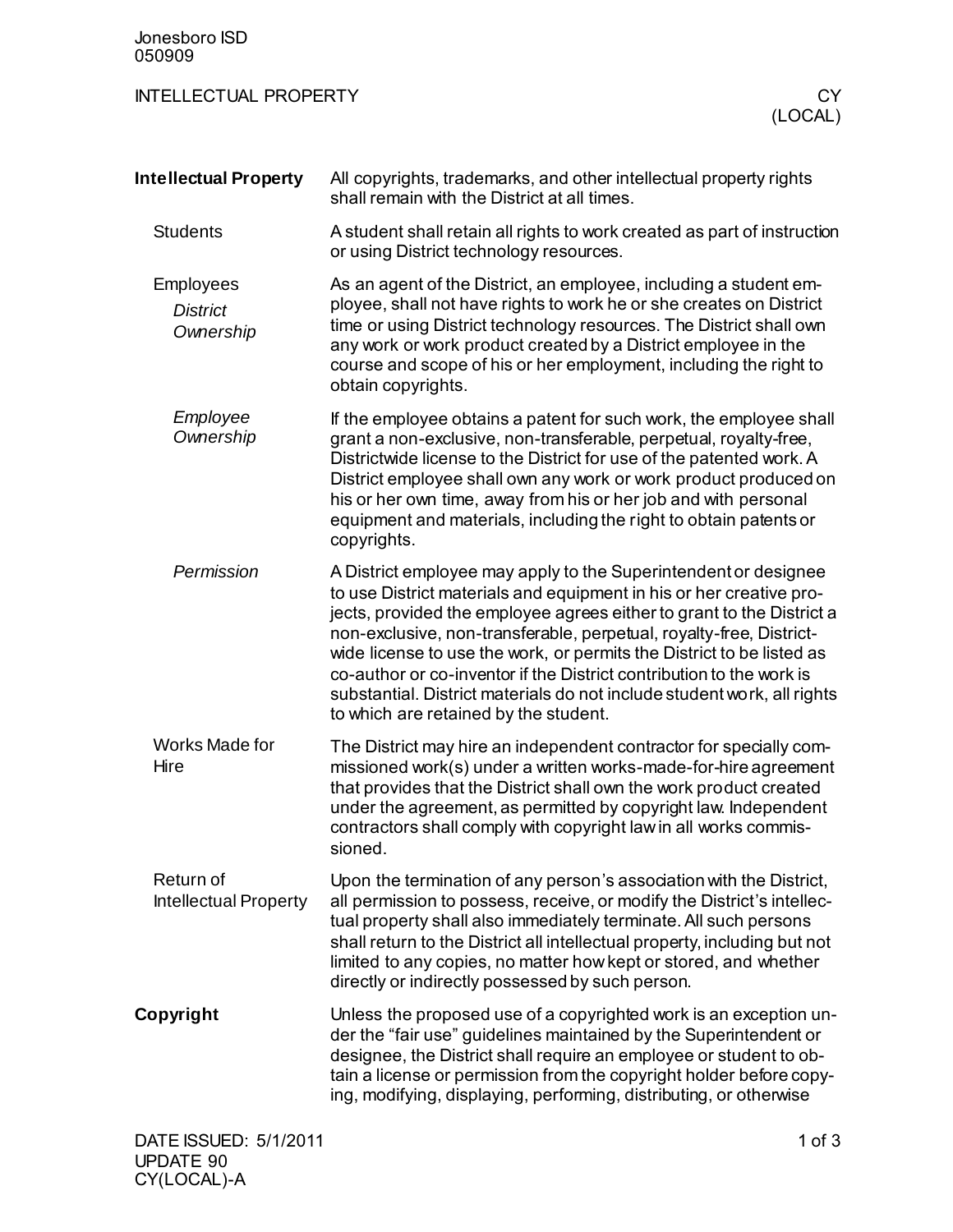| Jonesboro ISD<br>050909      |                                                                                                                                                                                                                                                                                                                                                                                                                                                                                                                                                                                                                                                                                                     |
|------------------------------|-----------------------------------------------------------------------------------------------------------------------------------------------------------------------------------------------------------------------------------------------------------------------------------------------------------------------------------------------------------------------------------------------------------------------------------------------------------------------------------------------------------------------------------------------------------------------------------------------------------------------------------------------------------------------------------------------------|
| <b>INTELLECTUAL PROPERTY</b> | CY<br>(LOCAL)                                                                                                                                                                                                                                                                                                                                                                                                                                                                                                                                                                                                                                                                                       |
|                              | employing the copyright holder's work for instructional, curricular,<br>or extracurricular purposes. This policy does not apply to any work<br>sufficiently documented to be in the public domain.                                                                                                                                                                                                                                                                                                                                                                                                                                                                                                  |
| <b>Technology Use</b>        | All persons are prohibited from using District technology in violation<br>of any law including copyright law. Only appropriately licensed pro-<br>grams or software may be used with District technology resources.<br>No person shall use the District's technology resources to post,<br>publicize, or duplicate information in violation of copyright law. The<br>Board shall direct the Superintendent or designee to employ all<br>reasonable measures to prevent the use of District technology re-<br>sources in violation of the law. All persons using District technology<br>resources in violation of law shall lose user privileges in addition to<br>other sanctions. [See BBI and CQ] |
| <b>Electronic Media</b>      | Unless a license or permission is obtained, electronic media in the<br>classroom, including motion pictures and other audiovisual works,<br>must be used in the course of face-to-face teaching activities as<br>defined by law.                                                                                                                                                                                                                                                                                                                                                                                                                                                                    |
| <b>Designated Agent</b>      | The District shall designate an agent to receive notification of al-<br>leged online copyright infringement and shall notify the U.S. Copy-<br>right Office of the designated agent's identity. The District shall in-<br>clude on its Web site information on how to contact the District's<br>designated agent and a copy of the District's copyright policy. Upon<br>notification, the District's designated agent shall take all actions<br>necessary to remedy any violation. The District shall provide the<br>designated agent appropriate training and resources necessary to<br>protect the District.                                                                                      |
|                              | If a content owner reasonably believes that the District's technol-<br>ogy resources have been used to infringe upon a copyright, the<br>owner may notify the designated agent.                                                                                                                                                                                                                                                                                                                                                                                                                                                                                                                     |
| <b>Trademark</b>             | The District protects all District and campus trademarks, including<br>names, logos, mascots, and symbols, from unauthorized use.                                                                                                                                                                                                                                                                                                                                                                                                                                                                                                                                                                   |
| <b>School-Related Use</b>    | The District grants permission to students, student organizations,<br>parent organizations and other District affiliated school-support or<br>booster organizations to use, without charge, District and campus<br>trademarks to promote a group of students, an activity or event, a<br>campus, or the District, if the use is in furtherance of school-related<br>business or activity. The Superintendent or designee shall deter-<br>mine what constitutes use in furtherance of school-related busi-<br>ness or activity and is authorized to revoke permission if the use is<br>improper or does not conform to administrative regulations.                                                   |
| <b>Public Use</b>            | Members of the general public, outside organizations, vendors,<br>commercial manufacturers, wholesalers, and retailers shall not use                                                                                                                                                                                                                                                                                                                                                                                                                                                                                                                                                                |